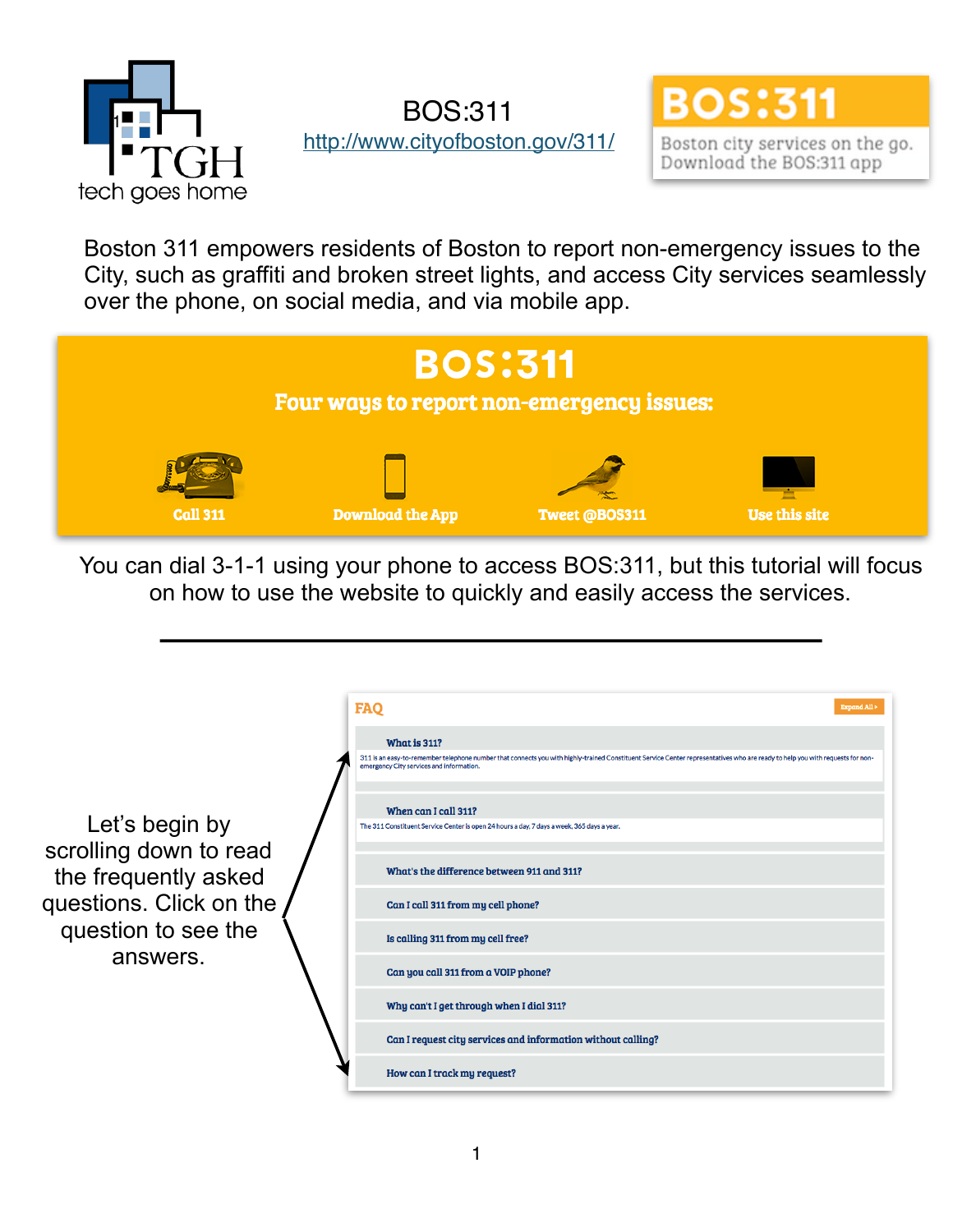## Scroll back up to see a list of Top Service Requests



Say you need to get a pothole fixed on your street. To begin, click on the link "Get a pothole fixed" to submit a a Pothole Report

| Location           | Enter a location                                                                                                                                                                                                                                                                                                                                                                                                                                                                                                                                   |                          |
|--------------------|----------------------------------------------------------------------------------------------------------------------------------------------------------------------------------------------------------------------------------------------------------------------------------------------------------------------------------------------------------------------------------------------------------------------------------------------------------------------------------------------------------------------------------------------------|--------------------------|
|                    | Sudbury<br>m <sub>nch Pl</sub><br>Satellite<br>Map<br>Bowdoin <sup>(T)</sup><br><b>Union Oyster House YI</b><br>Christopher Columbu.<br>÷<br><b>Waterfront Pan</b><br>Norths<br>$\overline{a}$<br>Clinton St<br>Bowdoin<br>t<br>N Market St<br><b>Boston City Hall</b><br><b>A</b> Faneuil Hall Marketplace<br>Faneuil Hall<br>5<br>Aquarium<br>$\omega$<br>Chatham St<br>$23 -$<br>Jerne St<br>Pemberton<br>Square<br>State St<br>$C_{QQ}$<br>$C_{Qf}$ $S_{f}$ Map data © 2015 Google Terms of Use Report a map error<br>Ne <sup></sup><br>Coogle | 1<br>$\frac{2}{3}$       |
| Photo              | No file chosen<br><b>Choose File</b>                                                                                                                                                                                                                                                                                                                                                                                                                                                                                                               |                          |
| Description        |                                                                                                                                                                                                                                                                                                                                                                                                                                                                                                                                                    |                          |
| Share with public? | ☑                                                                                                                                                                                                                                                                                                                                                                                                                                                                                                                                                  |                          |
|                    | <b>Contact</b> (will not be shared with public; leave blank to submit anonymously)                                                                                                                                                                                                                                                                                                                                                                                                                                                                 |                          |
|                    | First name                                                                                                                                                                                                                                                                                                                                                                                                                                                                                                                                         |                          |
|                    | Last name                                                                                                                                                                                                                                                                                                                                                                                                                                                                                                                                          | Y<br>C<br>c <sub>l</sub> |
|                    | Email                                                                                                                                                                                                                                                                                                                                                                                                                                                                                                                                              | W                        |
|                    | Phone                                                                                                                                                                                                                                                                                                                                                                                                                                                                                                                                              |                          |
|                    | <b>Submit</b>                                                                                                                                                                                                                                                                                                                                                                                                                                                                                                                                      |                          |

On the following screen enter:

- . The location of the pothole
- 2. A photo (if you have one)
- . A description of the problem

ou will also be asked to write ontact Information, but you can hoose to leave this blank if you ish to submit anonymously.

lick Submit and you're all set!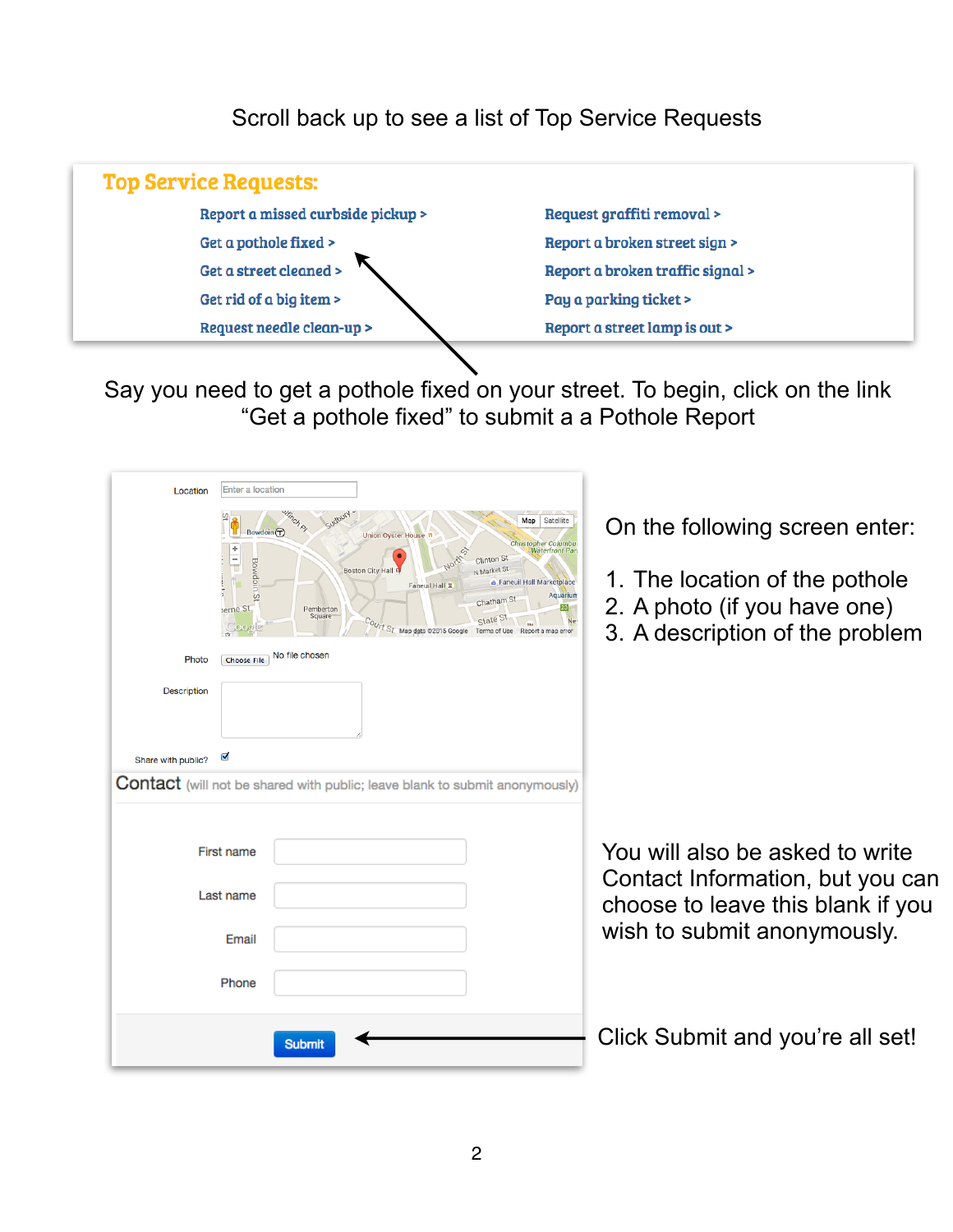At the top of the screen you will see options to View Reports, Submit Report, and Learn More



What if you are searching for a service that isn't a Top Service Request? For example, let's search for pest issues:

| <b>Search Online Services</b>          |                             |
|----------------------------------------|-----------------------------|
| Begin typing to search online services | <b>See All Services&gt;</b> |
|                                        |                             |
|                                        |                             |
|                                        |                             |
|                                        |                             |

Since we know we want to address our bed bugs issue, let's use the **Search** feature. Otherwise, you can click "**See All Services**" for a complete list of BOS:311 services.

> Notice that as soon as you start typing the service will come up. Click on "Pest Inspection" to begin.

| <b>Search Online Services</b>               |   |  |
|---------------------------------------------|---|--|
| Pest Inspection                             | 业 |  |
| pest                                        |   |  |
| <b>Animals</b>                              |   |  |
| <b>Pest Inspection</b>                      |   |  |
| <b>Housing, Property &amp; Construction</b> |   |  |
| Pest Insnection                             |   |  |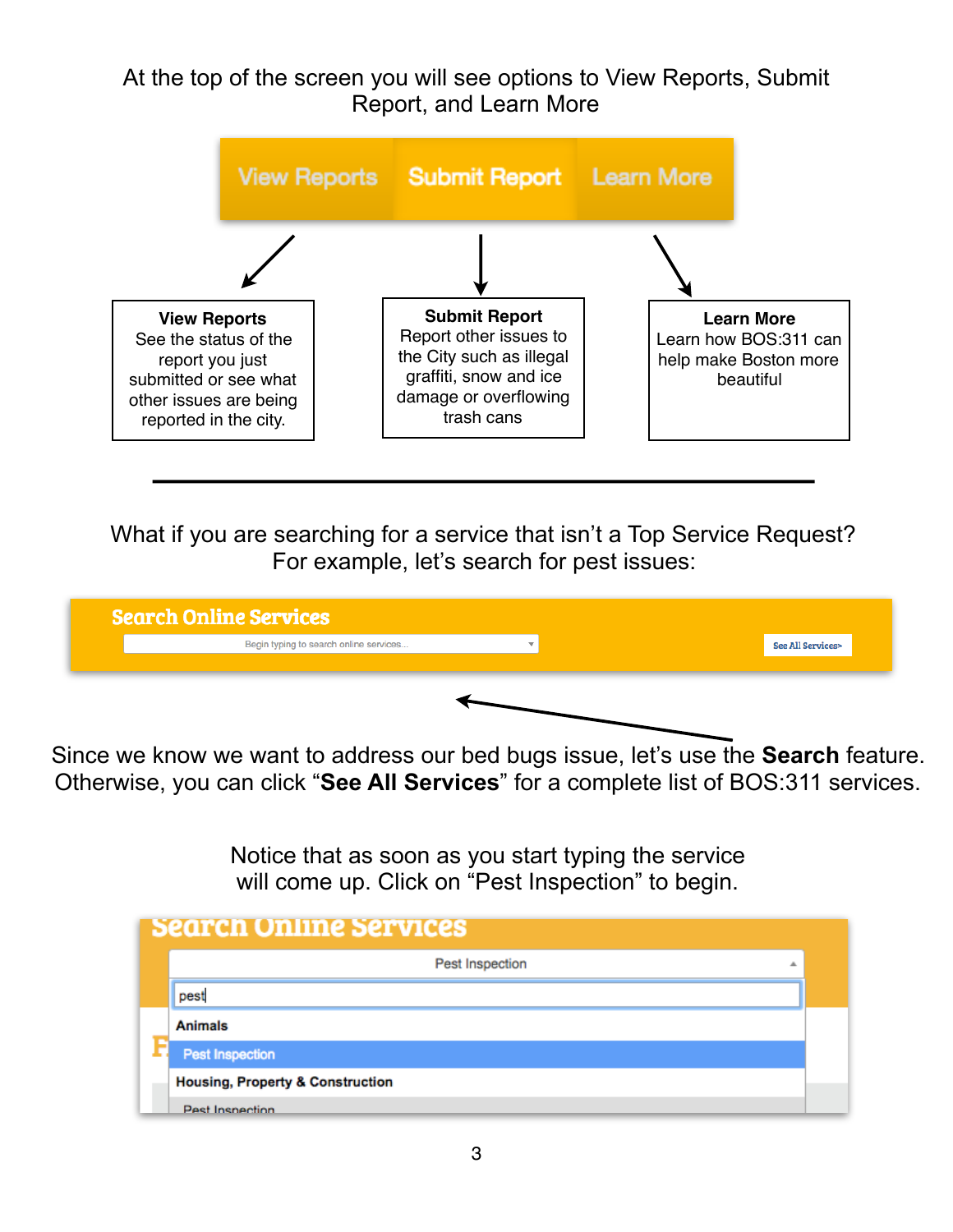| <b>Inspectional Services - Pest Infestation</b> |                                                                                                                                                                                                                                                                                                                   |             |
|-------------------------------------------------|-------------------------------------------------------------------------------------------------------------------------------------------------------------------------------------------------------------------------------------------------------------------------------------------------------------------|-------------|
|                                                 | Enter Contact Information > Enter Location > Enter Request > Review & Submit > Print & Track                                                                                                                                                                                                                      |             |
| <b>Additional Location Details</b>              |                                                                                                                                                                                                                                                                                                                   |             |
| Service Request Location:                       | 1 City Hall Ave, Boston, MA, 02108                                                                                                                                                                                                                                                                                |             |
| information on the next page.                   | Please confirm the location above is correct. If the location requires an additional description, you will have the opportunity to add more<br>. If the location is not correct, select the "Back" button to revise the location.<br>• To proceed with the service request location select the "Continue" option. |             |
|                                                 | << Back                                                                                                                                                                                                                                                                                                           | Continue >> |
|                                                 | Confirm that the location is correct, then click on "Continue."                                                                                                                                                                                                                                                   |             |

|                                                                                         | Enter Contact Information > Enter Location > Enter Request > Review & Submit > Print & Track                                                                                                                                                                                                                                                                                                                                                                                |  |
|-----------------------------------------------------------------------------------------|-----------------------------------------------------------------------------------------------------------------------------------------------------------------------------------------------------------------------------------------------------------------------------------------------------------------------------------------------------------------------------------------------------------------------------------------------------------------------------|--|
| <b>Location Search</b>                                                                  |                                                                                                                                                                                                                                                                                                                                                                                                                                                                             |  |
|                                                                                         | Enter your search criteria and click "Search." Then select the property from the "Property Search Results" for your Service<br>Request and click "Next." If you would like to search for an intersection, enter data into "Street Name" and "Cross Street". If<br>you are unable to find the appropriate address, or you don't know the address, please use the "Property Not Found" button.<br>You will be given an opportunity to describe the location on the next page. |  |
| Please choose:<br>Street Number:<br><b>Street Name:</b><br>Cross Street:<br>City/State: | Address (<br>Intersection<br>sт<br><b>City Hall</b><br>Boston, MA                                                                                                                                                                                                                                                                                                                                                                                                           |  |
| <b>Property Search Results</b>                                                          | Search<br>Reset                                                                                                                                                                                                                                                                                                                                                                                                                                                             |  |
| 1 City Hall Ave, Boston, MA, 02108                                                      | <b>Description</b>                                                                                                                                                                                                                                                                                                                                                                                                                                                          |  |
| 1 City Hall Plz, Boston, MA, 02108<br>1 City Hall Plz, Unit 271, Boston, MA, 02201      |                                                                                                                                                                                                                                                                                                                                                                                                                                                                             |  |
|                                                                                         | 1 City Hall Plz, Unit 601, Boston, MA, 02201                                                                                                                                                                                                                                                                                                                                                                                                                                |  |

On this page, you will be prompted for your location:

- 1. Enter your address, and click on "Search."
- 2. Select the correct address and click "Next."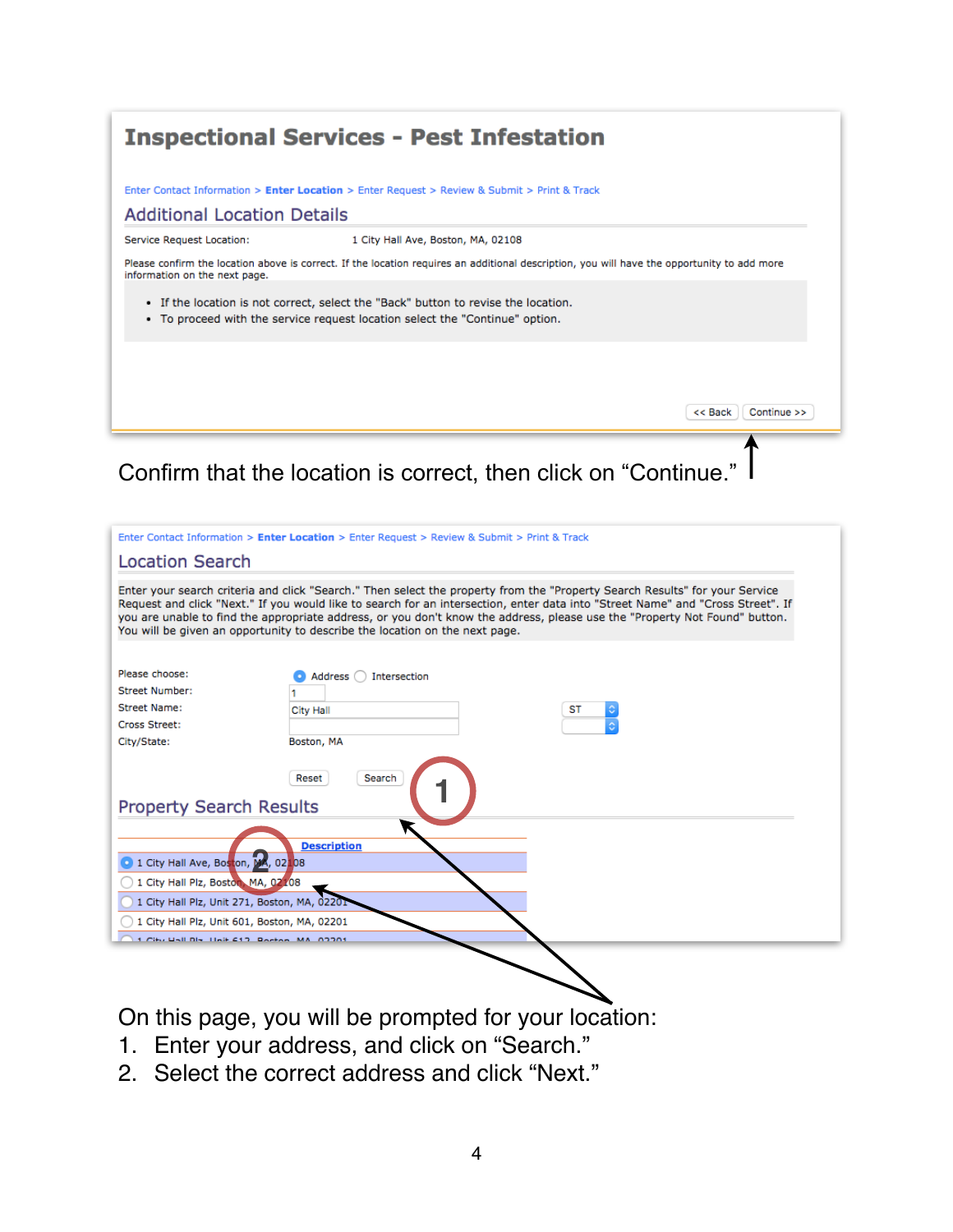| <b>Inspectional Services - Pest Infestation</b><br>Enter Contact Information > Enter Location > Enter Request > Review & Submit > Print & Track<br><b>Additional Location Details</b> |                                                                                                                                                                                                                                                                                                                   |  |
|---------------------------------------------------------------------------------------------------------------------------------------------------------------------------------------|-------------------------------------------------------------------------------------------------------------------------------------------------------------------------------------------------------------------------------------------------------------------------------------------------------------------|--|
|                                                                                                                                                                                       |                                                                                                                                                                                                                                                                                                                   |  |
| information on the next page.                                                                                                                                                         | Please confirm the location above is correct. If the location requires an additional description, you will have the opportunity to add more<br>. If the location is not correct, select the "Back" button to revise the location.<br>. To proceed with the service request location select the "Continue" option. |  |
|                                                                                                                                                                                       | Continue >><br><< Back                                                                                                                                                                                                                                                                                            |  |

Check to see if the location is correct, then click on "Continue." |

|                                                                                                                     | Enter Contact Information > Enter Location > Enter Request > Review & Submit > Print & Track |
|---------------------------------------------------------------------------------------------------------------------|----------------------------------------------------------------------------------------------|
| <b>Service Request Details</b>                                                                                      |                                                                                              |
| Complete the fields below and click the Next button.                                                                |                                                                                              |
| <b>Request Details:</b>                                                                                             | (*) indicates a mandatory field                                                              |
| <b>Service Request Information</b>                                                                                  |                                                                                              |
| Move in date:                                                                                                       | ٠                                                                                            |
| Owner's name and contact information<br>(phone number, email, etc.)                                                 |                                                                                              |
| Occupants name and contact information Same as caller : $\bigcirc$ Yes $\bigcirc$ No<br>(phone number, email, etc.) |                                                                                              |
| Type of insect or rodent:                                                                                           |                                                                                              |
| Detail information:                                                                                                 |                                                                                              |
|                                                                                                                     |                                                                                              |
|                                                                                                                     | Next                                                                                         |
|                                                                                                                     |                                                                                              |
|                                                                                                                     |                                                                                              |

Enter the correct information, then click on "Next."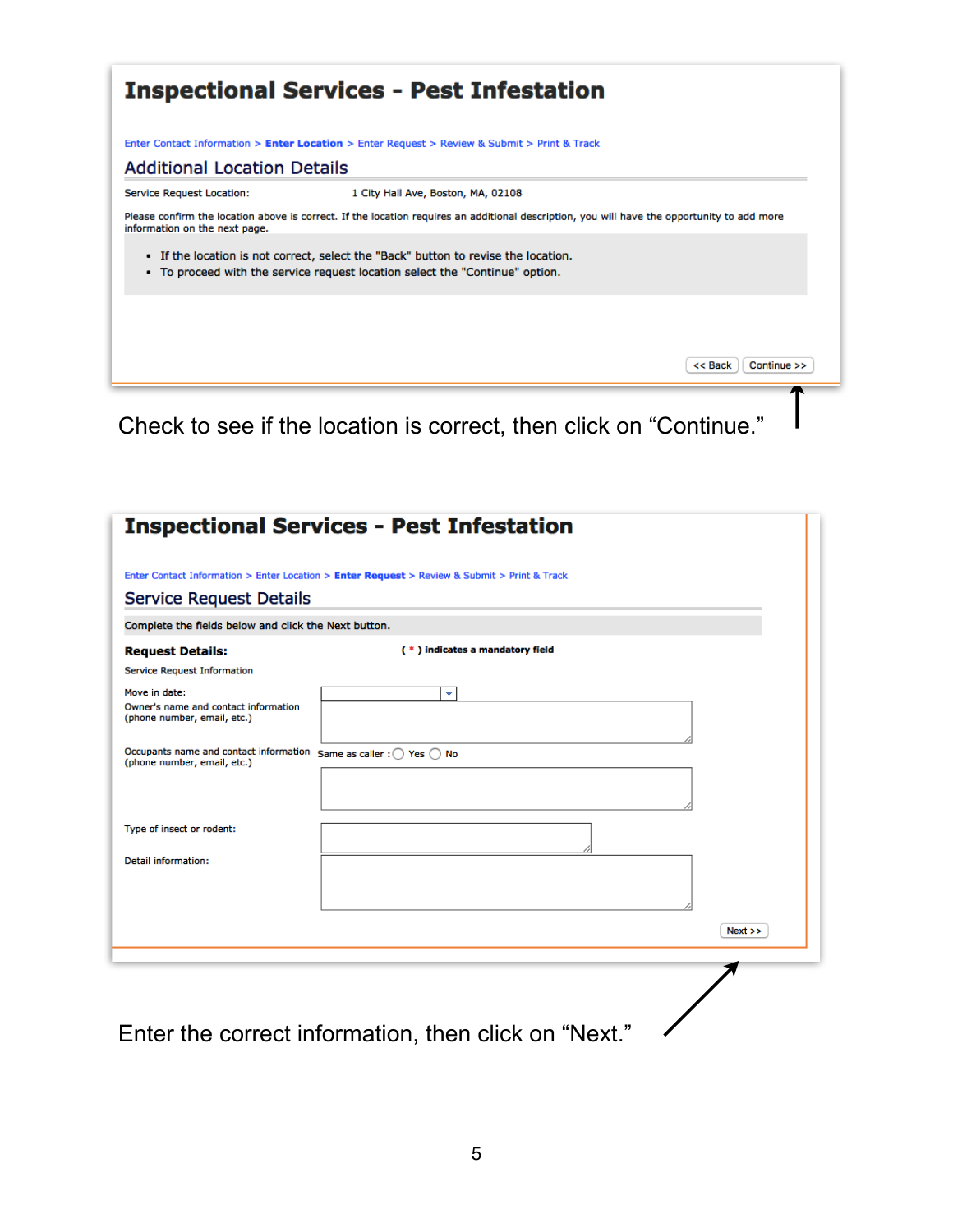| <b>Inspectional Services - Pest Infestation</b>                                                                              |                                                                                                                                                                                                               |  |
|------------------------------------------------------------------------------------------------------------------------------|---------------------------------------------------------------------------------------------------------------------------------------------------------------------------------------------------------------|--|
|                                                                                                                              | Enter Contact Information > Enter Location > Enter Request > Review & Submit > Print & Track                                                                                                                  |  |
|                                                                                                                              | Please review the data you have entered up to this point. If the information is accurate, click the Submit button. You will<br>have the opportunity to print and attach photo(s) / file(s) on the next pages. |  |
| <b>Information Review</b>                                                                                                    |                                                                                                                                                                                                               |  |
| <b>Location Information</b>                                                                                                  | << Modify                                                                                                                                                                                                     |  |
| <b>Service Request Location:</b>                                                                                             | 1 City Hall Ave, Boston, MA, 02108                                                                                                                                                                            |  |
| <b>Request Details:</b>                                                                                                      | << Modify                                                                                                                                                                                                     |  |
| Move in date:<br>Owner's name and contact info:<br>Occupants name and contact info:<br>Type of insect or rodent:<br>Details: | 02/15/2017<br>test<br>test<br>test<br>test                                                                                                                                                                    |  |
| <b>Customer Contact Information:</b>                                                                                         |                                                                                                                                                                                                               |  |
| <b>First Name:</b><br>Last Name:<br><b>Primary Phone:</b>                                                                    | Submit >>                                                                                                                                                                                                     |  |
|                                                                                                                              | Please click "Submit" only once to avoid creating multiple service requests.                                                                                                                                  |  |
|                                                                                                                              |                                                                                                                                                                                                               |  |

- 1. You can go back to modify the information at anytime by clicking on the "Modify" buttons.
- 2. Click on the "Submit" button when you are ready to report the Pest Infestation.

Not quite sure what category you'll find your request in?